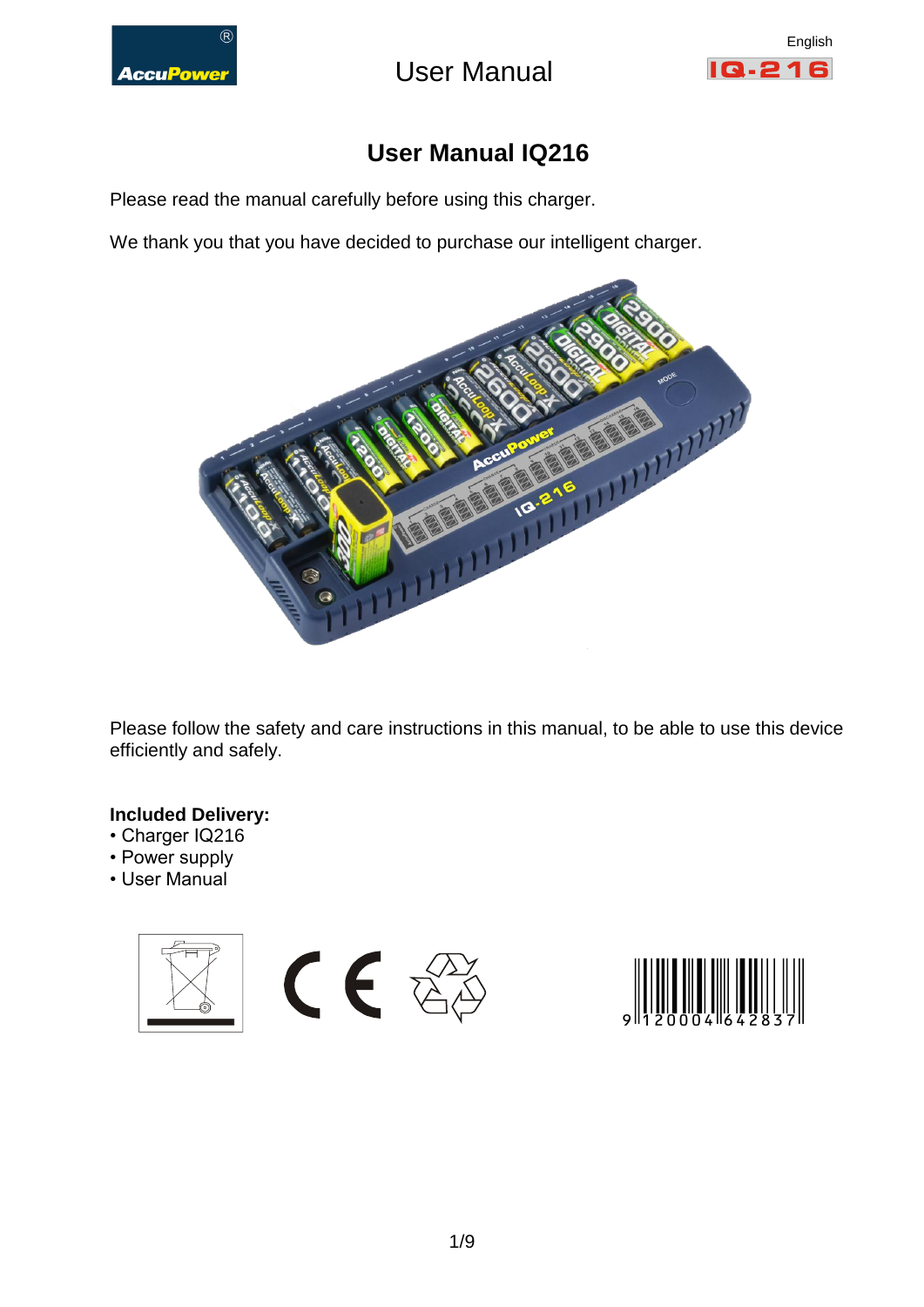

# AccuPower **Nanual** User Manual



## **Important Notes:**

- Use the IQ216 charger only with rechargeable NiCd, NiMH cells. **NiMH/NiCd:** AAA / Micro, AA / Mignon, 9V E-Block
- Do not use the charger with other types of batteries (for example: Alkaline or other Systems).
- Use the charger only in dry and closed rooms with normal conditions.
- If the charger is not in use, we recommend disconnecting the power cable from the socket.
- During the charging process, you should not leave the charger unattended.
- Keep the batteries out of the reach of children.
- Always use the right charging current for each battery. You can find the right current in the manufacturers specification.
- When new batteries are in use for the first time, it might be required that the batteries need to be charged and discharged several times before they reach their optimum capacity. Normally three discharge-charge cycles are optimal.
- The charger must be used on a non-flammable base.
- Heat gets produced if batteries get charged. It is very important to ensure that the charger is placed in an incombustible area (pay attention to carpets, paper, flammable liquids, furniture and so on).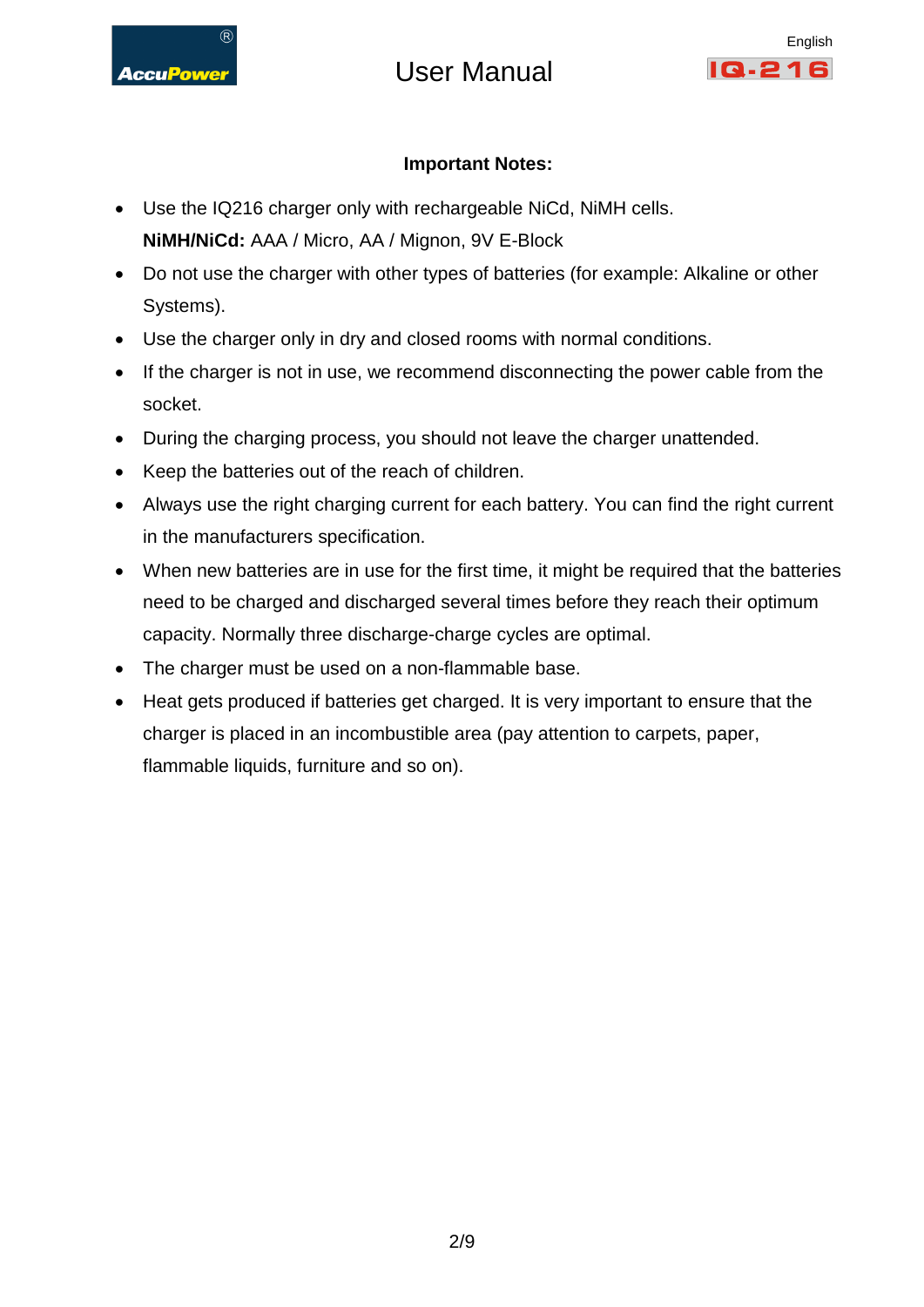

## AccuPower User Manual



### **Input:**

DC 12V / 2,0A Min. / ca. 24W Min.

## **Output:**

Sixteen independent slots Approx. 1.49V / AA 1000 or 500mA Max. / AAA 500mA Max., 9V 30mA Max.

## **Button Functions:**

• .MODE" Button



## **Display:**

During the charging process, the following values are shown on the display:

- Battery symbol
- Slot number
- Charging current (500mA or 1000mA)
- Charge level indicator
- Charging finished
- Discharge function
- End of discharge or rest phase



Figure 1: Presentation of all possible display variations

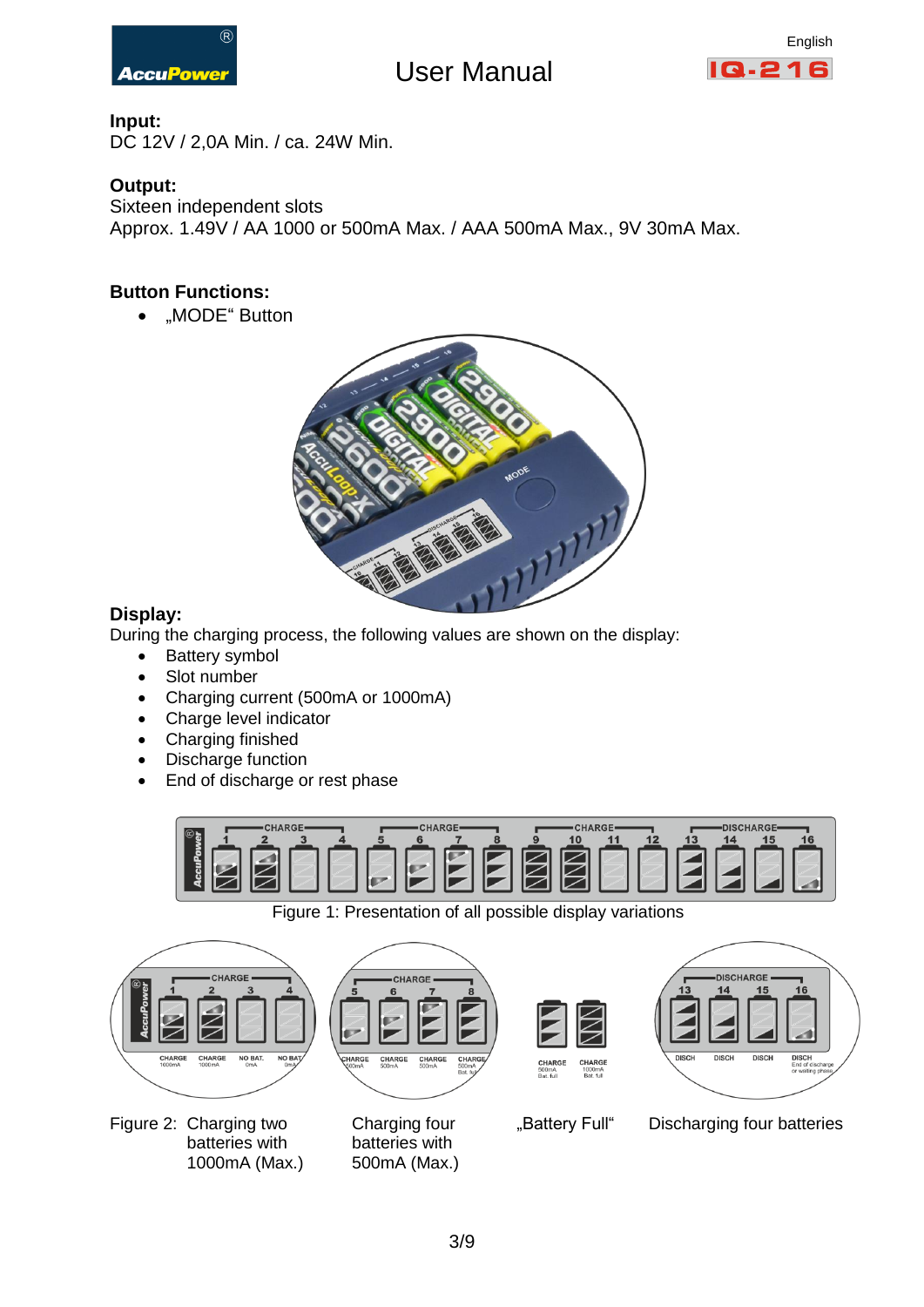

Figure 3: LCD after turning the charger on with no inserted batteries

## **Charging function:**

The IQ216 has 16 independently monitored charging slots, where every four slots are sharing their power. The display shows which slots belongs together. For this, every four battery symbols on the display are coupled by a bar above that also shows if the slots are charging or discharging. The discharge function is available only for the last four slots (13, 14, 15 and 16). The charging current gets automatically set by the charger, depending on the battery size. This feature should make the usage of the IQ216 much easier and much safer.

### **AA Size:**

Because of their size, AA batteries can carry a higher charging current than the AAA batteries. Therefore, the AA batteries are the only one, that could get charged with a current up to 1000mA (max.) by the charger. The automatically chosen current is set by the IQ216 depending on how many of the by-four-paired slots are occupied. If one or two slots of a foursome are used by AA sized batteries, then the current is set to 1000mA (max.).

On the other hand, if three or all four slots get occupied by AA batteries, the charging current gets lowered to 500mA (max.)

INFORMATION: Please note, that every by-four-paired slots (e.g. slot 1, 2, 3 and 4) are working independently from the other three foursomes. A lowered current for the first four slots, doesn't mean that other slots from a different foursome can provide a high current.

After inserting a battery in a slot, the backlight of the LCD lights up for approx. 30s and confirms that the inserted battery is detected by the charger. With the help of the triangle shaped bars you can see if the charger has chosen 1000mA (max.) or 500mA (max.) for your battery / batteries. If only the left-hand bars are going up, then the battery gets charged with a lower current. Otherwise the charger has set the higher current for the respective slot, apparent when not only the left-hand bars, but also the right-hand bars are visible.

During the charging process, the bars that stays stable are a reference for the state of charge for the respective battery.



Figure 4:Double-sided triangles "Battery Full" Left-hand sided triangles



CHARGE CHARGE 500mA<br>Bat. full 1000mA<br>Bat. full





-higher charging current - lower charging current - lower charging current

**AAA Size:**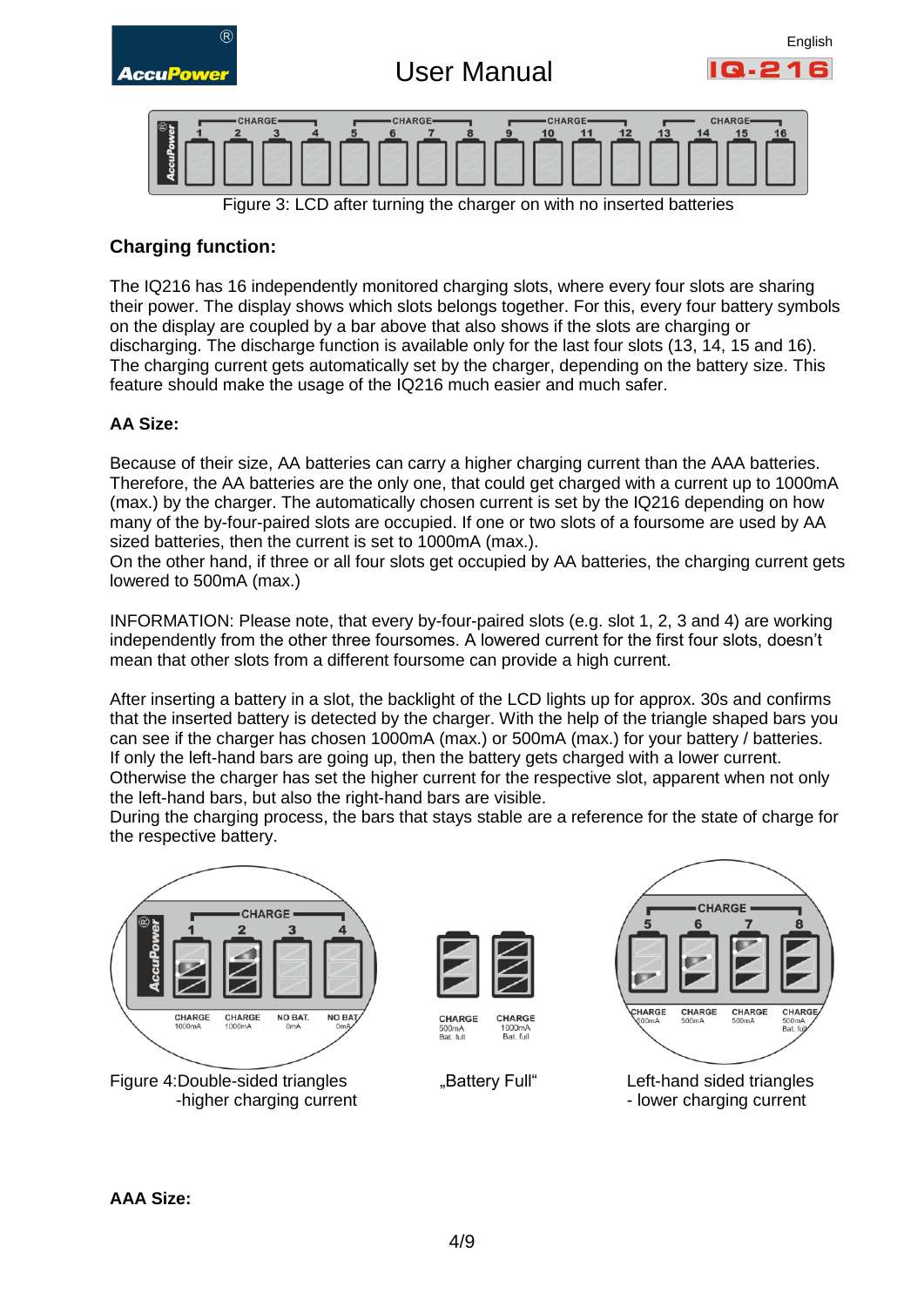# AccuPower User Manual



For the benefit of lifetime of the smaller AAA batteries, the charging current, set by the charger, is reduced to 500mA (max.) and is as high as the lowered current for AA batteries. Regardless of the used number of slots, the charging current is always 500mA (max.) for AAA batteries.

The procedure of inserting the battery to recognition of the actual state of charge works the same as for the AA batteries. So please take a look in the above subsection.



### **9V E-Block:**

It is also possible to charge 9V blocks with the IQ216. Therefore, you need to insert one or two blocks on the left-hand side of the LCD. Information's about the charging state you can get from the beside LED for each slot. The upper LED belongs to the left slot and the bottom LED belongs to the right slot. After inserting a battery, the LED starts flashing red. That shows that the battery is charging. A stable red LED signalizes that charging has finished.

ATTENTION: Please do not use Li-Ion 9V batteries. Please pay attention to charge the right battery types only.



Figure 6: Belonging of each LED to its charging slot

**Discharge function:**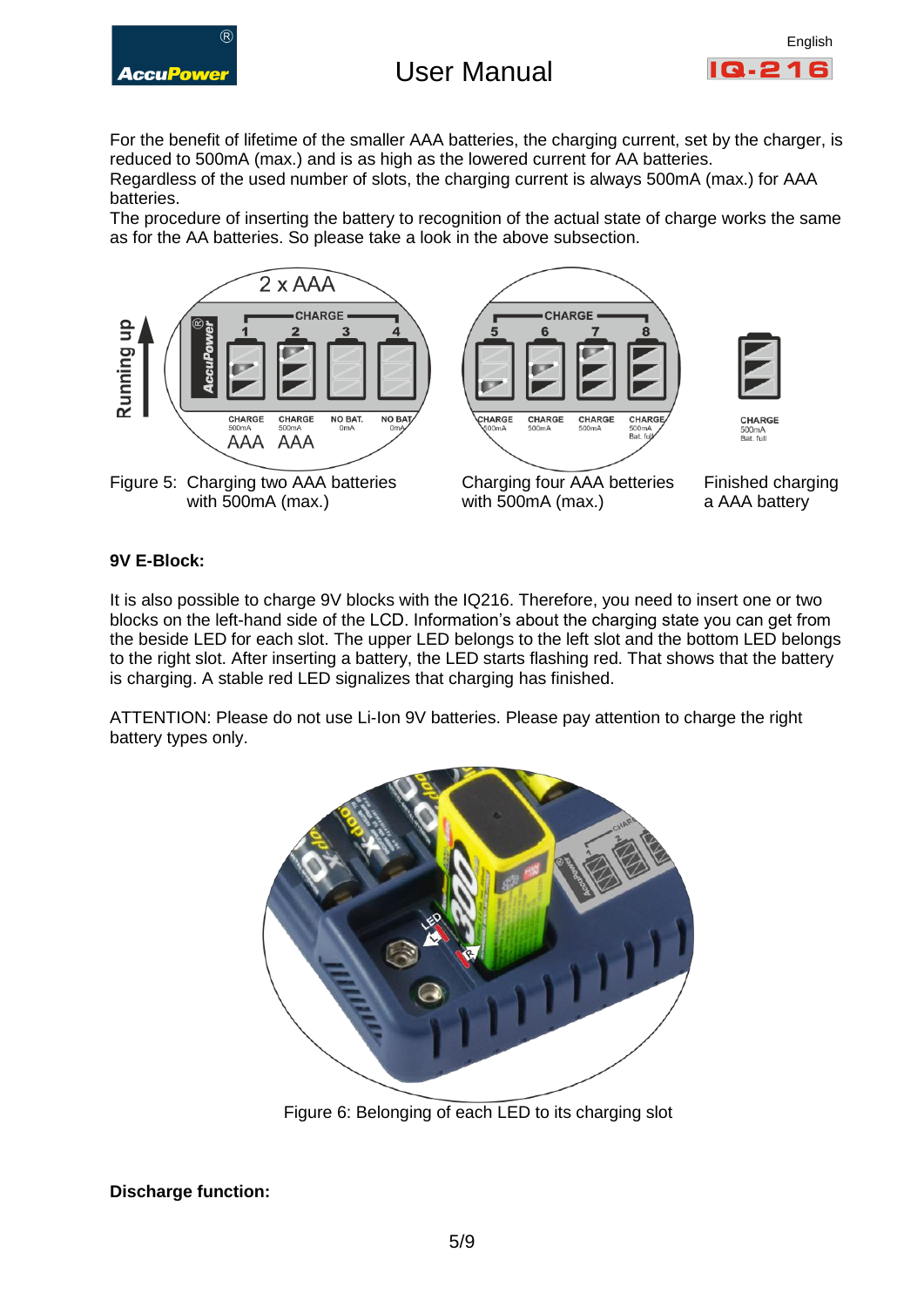

## AccuPower LISA USA USAN USA



The IQ216 charger also features a discharge function that is available on the last four slots (slot 13, 14, 15 and 16). For using this function, simply insert the batteries into the slots and double press the "MODE" button.

INFORMATION: If you want to know if the four slots are charging or discharging, then take a look at the according battery symbols on the display. If the state-of-charge bars are running downwards, then the four slots are discharging. Otherwise, if the bars are running upwards, the charger is still in charging mode.

ATTENTION: If the discharge mode is selected once, it is set on all four slots (13, 14, 15 and 16). It is not possible to select single slots for discharging.

In case you have selected the discharge function accidentally, you can easily switch back to the charge mode by pressing the "MODE" button twice again. To use the discharge function, you don't need to insert all the same batteries. It is also possible to discharge different batteries (AA and AAA) at the same time.

The number of flashing bars draws no conclusion to the actual discharge state of each battery. It gives only the information that the discharge procedure is active. If one or more batteries end discharging, the bottom bars stay flashing. The charger waits for the other batteries finishing discharging, to enter a "cool-down" phase that lasts approx. 10min. to let the batteries relax. After that, the charger immediately starts to charge all batteries that were discharged before.



Figure 7: Battery symbol bars for discharging and blinking bar during "Cool-Down" phase

### **Charging finished:**

If one or more batteries finished charging, the bars of the respective slot change from running upwards to stable. The "full" signal looks different, depends on what charging current was chosen by the IQ216 charger:



CHARGE 500mA Bot full

CHARGE 1000mA Bot full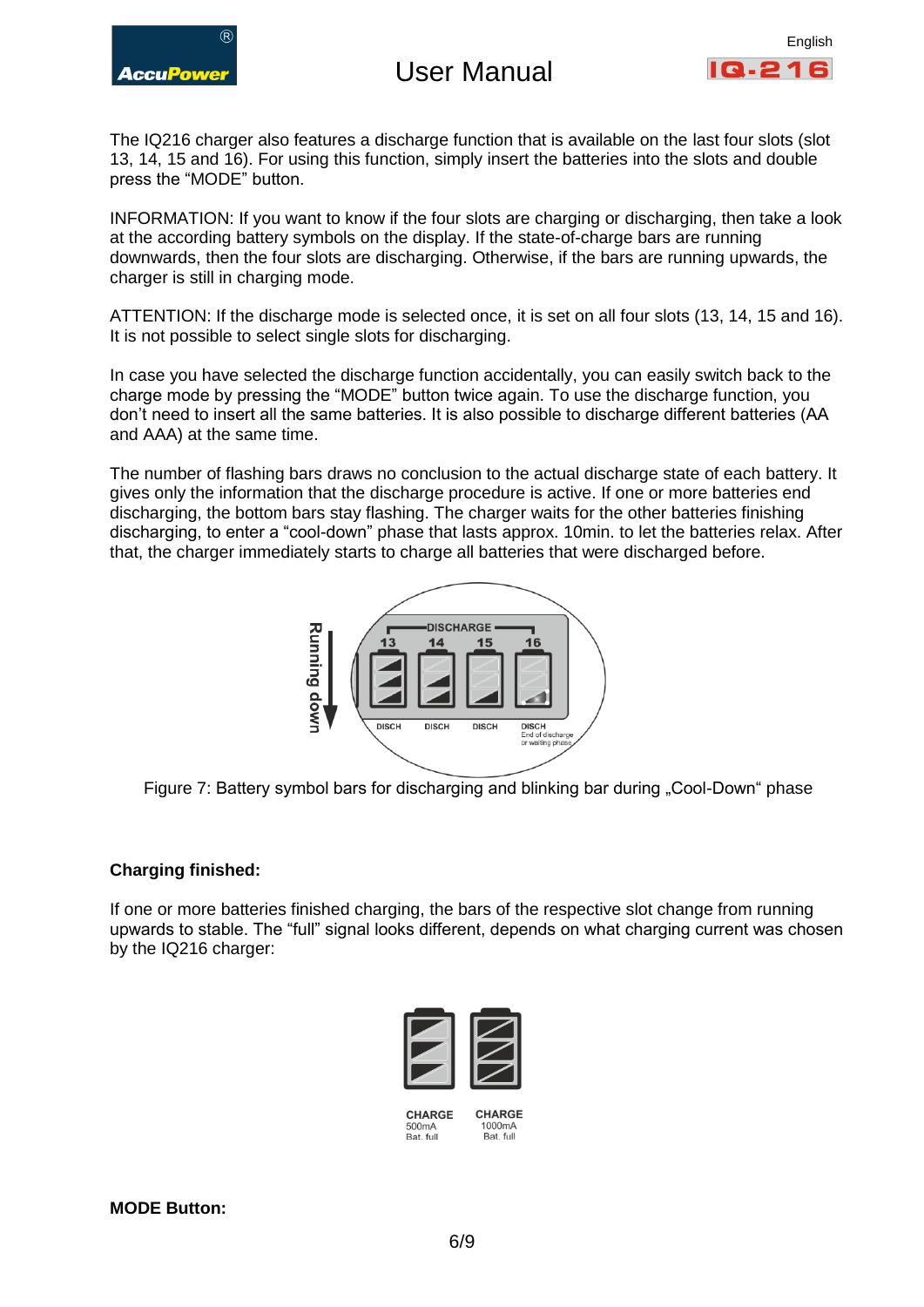

# **Contains and Search Manual**





With the help of the "MODE" button you can choose different functions by a:

Short Single Press:

If you press the "MODE" button once for a short time, you active the LCD backlight. To save energy, the backlight stays on for approximately 30s and turns off automatically afterwards.

Long Single Press:

By pressing and holding the button down for about 4s you can also turn on the LCD backlight. But this time it stays on permanently. If you have activated the backlight, is signalized by the backlight itself by flashing once. To turn it off again it works the same as turning it on, by pressing and holding the "LIGHT-ON" button down for approximately 4s.

Double Press:

If the "MODE" button gets pressed double times, the discharge function gets activated for the slots 13, 14, 15 and 16. By pressing the button again twice, you can switch back to the charging mode. Which mode is active right now is shown on the display above the battery symbols.



Figure 8: Difference between discharge and charge mode

#### **Maintenance:**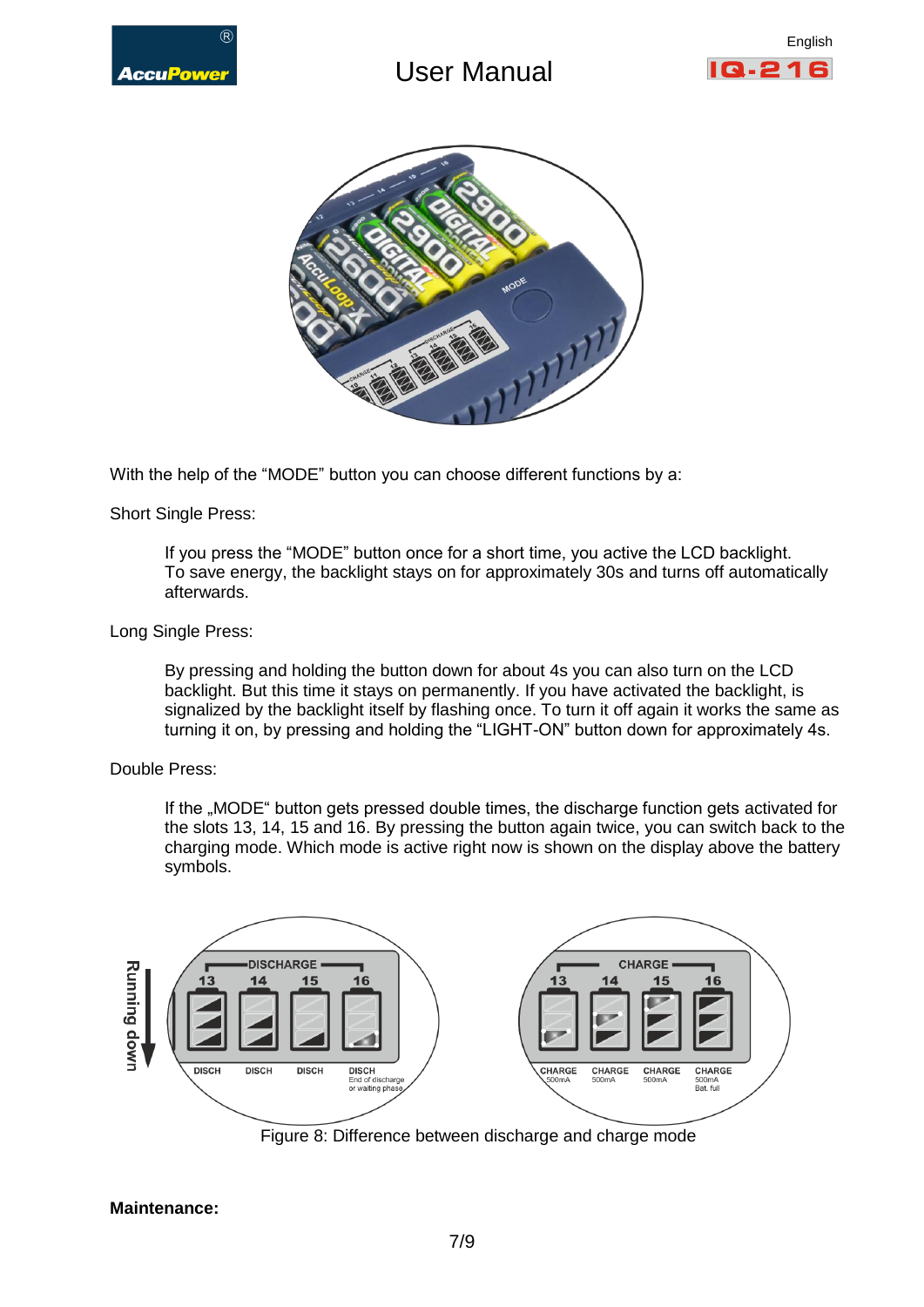

# AccuPower User Manual



The chargers are maintenance free but should be cleaned sometimes. The charger should be disconnected from the power supply before cleaning. Use only soft and dry tissues (like cotton textiles) do not use any liquid.

### **Disclaimer:**

- The manufacturer and supplier are not responsible for incorrect or improper use and the resulting consequences.
- Any repair or modification that is not performed by the original supplier will void the warranty.
- The device may be used only by people who have read and understood such instructions.
- The information in this document are subject to change without previously pointed out.
- This product is not a toy. Keep out of reach of children.
- The reproduction of this manual or parts of it, is permitted only with written permission of the manufacturer.

### **Safety instructions:**

Please observe the following safety instructions:

- Use as described in the instructions, only NiCd, NiMH batteries!
- The device is not approved for outdoor use. Protect it from high humidity, water, rain or snow. Keep the device away from excessive heat and direct sunlight.
- Do not dispose batteries in a fire!
- Do not use other than the supplied accessories. In particular, attention is drawn to use the supplied original power adapter for the battery charger.
- Disconnect the power cord from the outlet when not in use.
- The device should not be used if it has received a blow or damaged in any other form.
- Don't use the charger for any other purposes than described in the instruction.
- Do not open or disassemble the unit, otherwise there is a risk for electric shock or fire.

#### **Note on disposal:**

Please inform yourself about the local collection points for electronic devices. Please check local environmental standards and do not dispose your old products with normal household waste. The charging unit may only be disposed of in waste management authorities set up collection points. The proper disposal of your old product will help the environment and health.

Rechargeable batteries may not be disposed in domestic waste. Return used batteries to your dealer or to an authorised battery collecting point.

8/9